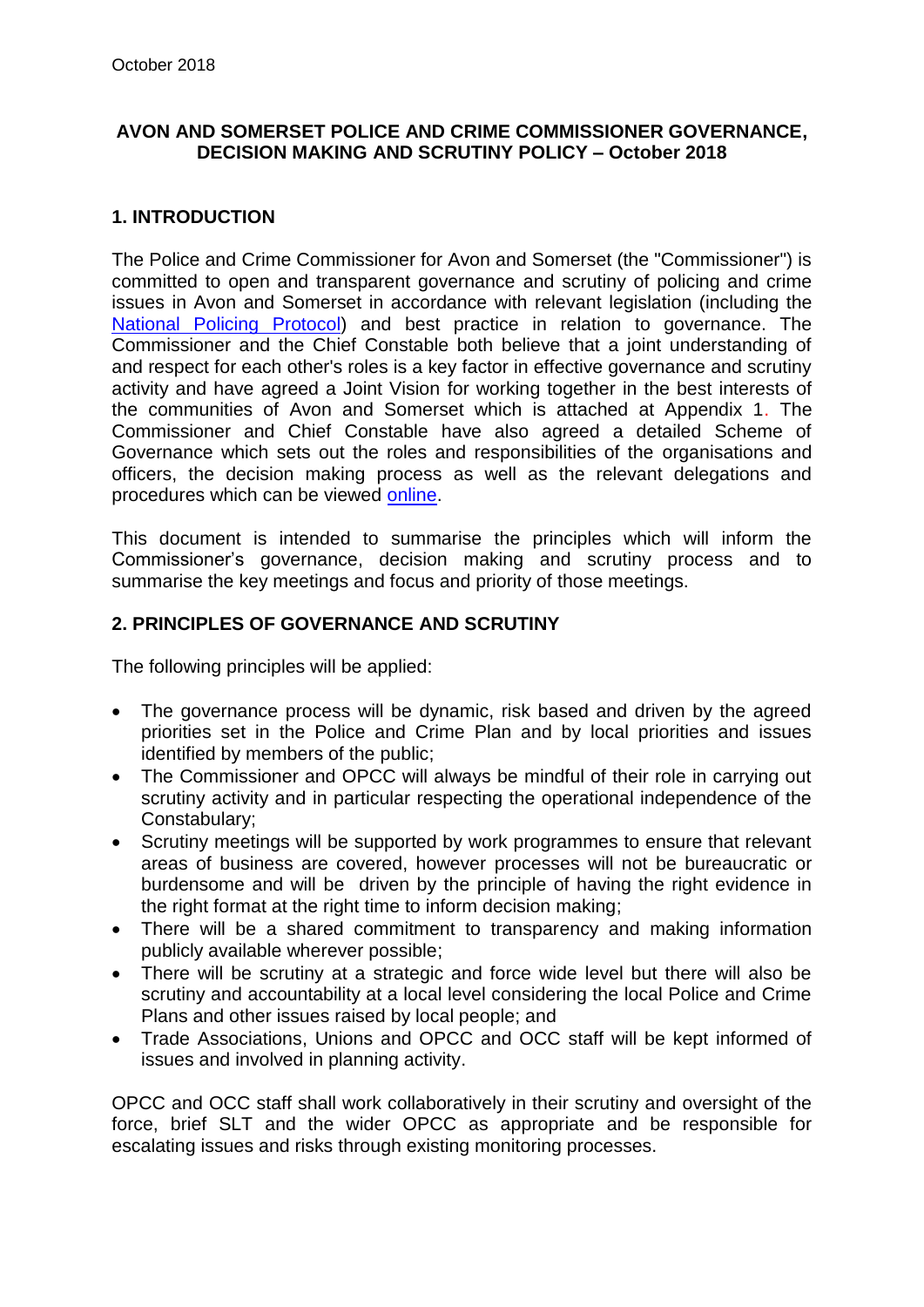# **3. GOVERNANCE AND SCRUTINY FRAMEWORK**

Governance and scrutiny will be dynamic and risk based as above. Below is a framework of the key meetings and engagements which will be used to deliver governance and scrutiny in accordance with the principles.

**Police and Crime Board –** The PCC has established a Police and Crime Board (the 'Board') to support the carrying out of her statutory functions including overseeing delivery of the Police and Crime Plan, being the forum for formal decision making by the PCC and otherwise allowing for the PCC to scrutinise the work, performance, key projects and budget of the Constabulary and other partners. The Constabulary will have a responsibility to refer matters to the Police and Crime Board in accordance with the Scheme of Governance**.** The terms of reference for the Board are attached at Appendix 2.

**Bilateral Meetings and Joint Meetings** - the PCC and the Chief Constable will meet regularly at least once a week to discuss current issues, performance and joint planning especially around communications. Bullet points of issues discussed will be published on the [PCC website.](http://www.avonandsomerset-pcc.gov.uk/Openness/Reports-and-meetings/PCCChief-Constable-1-2-1-Updates.aspx) Other officers will meet regularly as required. OPCC Senior Leadership Team (SLT) members and COG members will also be invited regularly to each other's meetings to encourage joint working.

**SLT/COG** – OPCC SLT meetings are held every Monday morning and COG are invited to attend. The High Level Objective Statement for these meetings is: The OPCC SLT meetings are a weekly planning meeting between the PCC, the OPCC SLT and the DCC or a Constabulary COG representative. The meeting considers the PCC's immediate priorities and issues, reviews recent events, plans for upcoming events, shares key information, receives an operational and IOPC investigation update from the Constabulary, receives OPCC subject area updates, reviews national updates and plans responses to APCC circulars.

**Public Forum Meetings -** the PCC and the Chief Constable have agreed a series of quarterly public forum events to be held across the force area targeted at members of the public and held in community venues. These will be focused on addressing issues and concerns of local people and will include presentations from the Chief Constable and opportunities for local people to ask questions or raise issues. The dates and notes of these meetings including questions and answers will be published on the [OPCC website.](http://www.avonandsomerset-pcc.gov.uk/Take-Part/Forums.aspx) Feedback and comments from these meetings will be captured and fed into the data which is used to work with the force to influence the quality of policing service.

**Local Area Days and other Local Scrutiny -** the PCC will carry out a series of local visits to Local Areas. These will be focused on meeting local staff and partners. The visits will include an opportunity for the PCC and officers to review delivery of local Police and Crime plans and issues raised by local people.

**Constabulary Meetings -** the PCC and officers are generally welcome to attend Constabulary internal and partner meetings including Gold Groups. The OPCC will respect the focus of the Constabulary on carrying out their operational duties and their operational independence. The OPCC's attendance at Constabulary meetings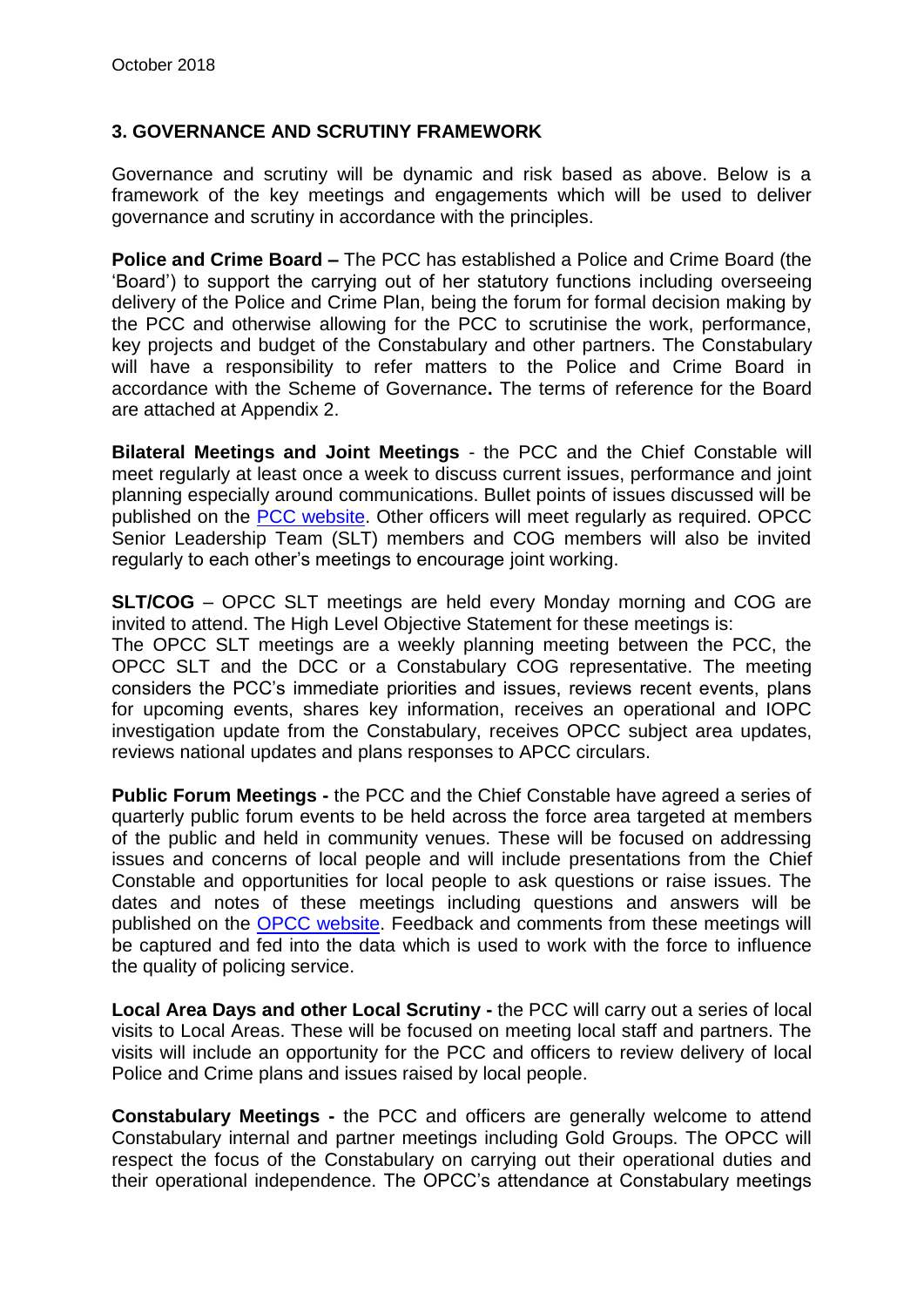will not imply PCC agreement to any particular issue unless expressly agreed. Formal decisions of the PCC will be made at the Police and Crime Board.

**Performance Information and Briefings -** performance information will be produced for the Police and Crime Board to inform the management by the force and scrutiny by the PCC.

**Independent Audit and Joint Audit Committee -** a joint PCC/Constabulary independent audit function and committee has been established. The internal audit reports and other committee papers will be published on the [PCC website.](http://www.avonandsomerset-pcc.gov.uk/Openness/Audit-Committee/Audit-Committee.aspx) There are regular Joint Audit Committee updates considered at the Police and Crime Board and vice versa.

**Independent Residents Panel -** the PCC has established an Independent Residents Panel to dip sample complaints made by members of the public and dealt with by the Constabulary. The Panel will provide reports to the PCC and Chief Constable which will be published on the [PCC website](http://www.avonandsomerset-pcc.gov.uk/Take-Part/Independent-Residents-Panel.aspx) along with a Constabulary (PSD) response.

**Scrutiny of Police Powers Panel –** the PCC has established a SOPP Panel to review Body Worn Video footage of the use of police powers such as stop and search and Taser. The Panel will provide reports to the PCC and the Chief Constable which will be published on the [PCC website](https://www.avonandsomerset-pcc.gov.uk/Openness/Scrutiny/Scrutiny-of-Police-Powers-Panel-Reports.aspx) along with a Constabulary response.

**Out of Court Disposal Panel** – The Panel will independently review a selection of cases that have been resolved by use of an out of court disposal (OOCD) within Avon and Somerset. Its aim is to determine whether the method of disposal is considered appropriate, based on a review of the information/evidence available to the decision maker at the time.

The Panel can give feedback at an organisational level to promote best practice and identify potential policy development or training needs for consideration by the force or other agencies. The panel will be made up of representatives from voluntary sector agencies working with victims and youth offenders, CPS, magistrate benches and an independent representative.

The Panel will provide reports to the PCC and Chief Constable which will be published on the [PCC website.](http://www.avonandsomerset-pcc.gov.uk/Take-Part/Out-of-Court-Disposal-Scrutiny-Panel.aspx)

**Independent Custody Visiting –** the OPCC runs a well-established scheme whereby trained volunteers conduct unannounced visits to police custody units to check on the welfare of detainees and observe the conditions in which they are held. Feedback from visits is recorded and analysed. Quarterly reports will be provided to the PCC and Chief Constable and will be published on the [PCC website](http://www.avonandsomerset-pcc.gov.uk/Take-Part/Custody-Visiting.aspx) together with the annual report at the end of each financial year.

**External Governance Meetings -** the PCC meets regularly with MPs, leaders of local authorities and other key stakeholders in Avon and Somerset. The PCC is developing substantive local Police and Crime Plans in each top tier authority area with partners. The PCC has agreed an approach with the local Community Safety Partnerships to agree joint agenda planning and to table key issues at CSP meetings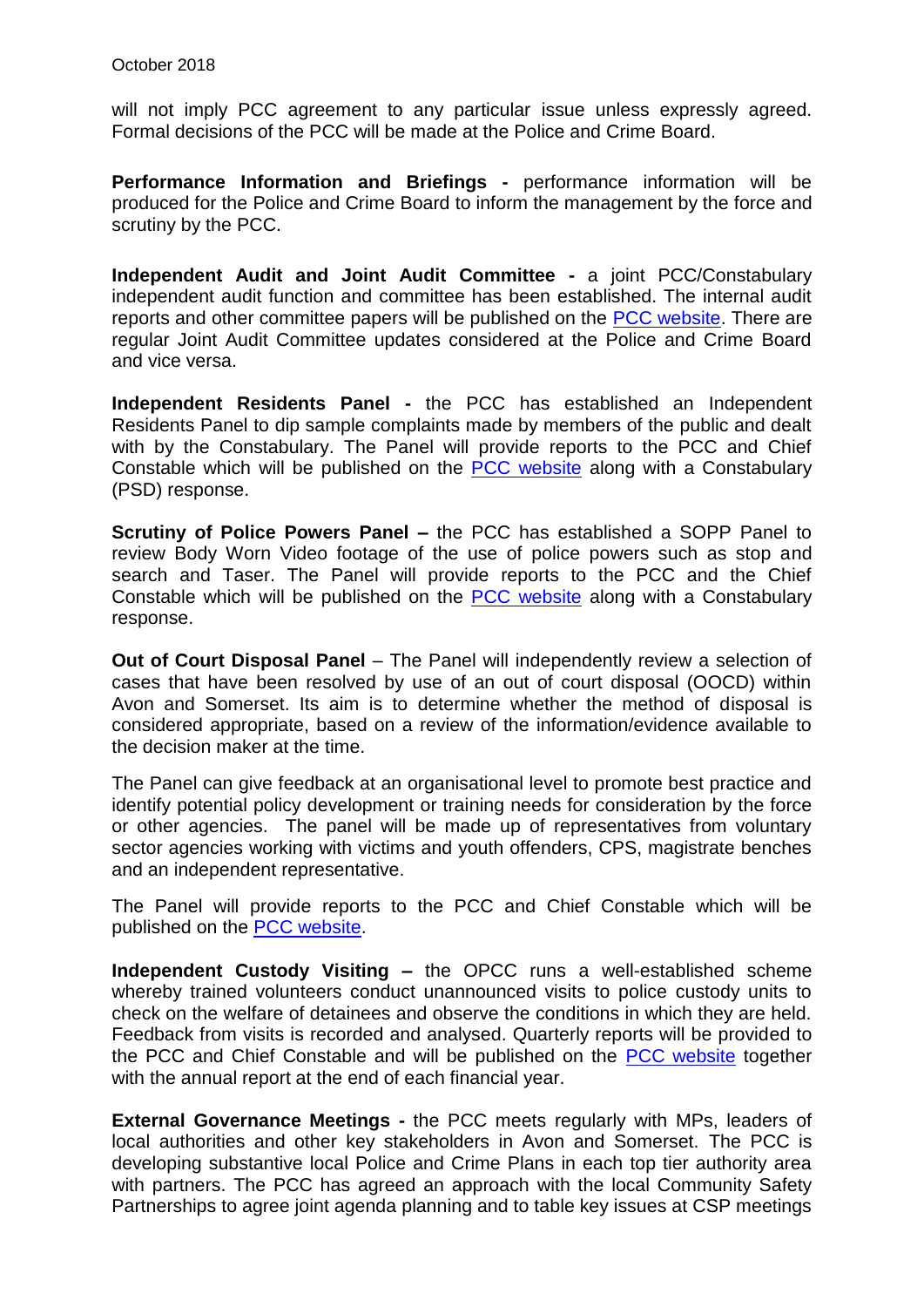as well as to monitor effective delivery of projects commissioned through the Police and Crime Grant at CSP meetings. A similar approach of agreeing appropriate agenda items is taken with the Avon and Somerset Health and Wellbeing Boards. The PCC or a member of her team will attend the local Criminal Justice Board. The Chief Constable convenes a six-monthly meeting of Avon and Somerset Chief Executives and CSP Chairs at which the PCC will be represented. The PCC will meet with local leaders and Constabulary leaders regularly.

**Tri Force Governance** – the PCC has agreed a series of meetings to oversee the important Tri Force Enabling Services and Tri Force Operational Projects. These include specific Strategic Boards, Programme Boards and Design Authorities in accordance with best programme governance guidance.

**Regional Representation and Tri Force Work -** the PCC and Chief Constable meet quarterly with the other 4 regional PCCs and Chief Constables in the South West of England.

**[National Representation](http://www.avonandsomerset-pcc.gov.uk/ARCHIVE-2012-April-2016/Your-PCC-2012-April-2016/About-the-PCC/National-groups-and-meetings.aspx) -** the PCC has joined the National Association of Police and Crime Commissioners - through this access is gained to various national agencies and groups. The PCC is a member of the National Police IT Company.

**Police and Crime Panel** – The decisions and activity of the Police and Crime Commissioner is scrutinised, challenged and supported by the Avon and Somerset [Police and Crime Panel.](https://www.bristol.gov.uk/council-meetings/avon-and-somerset-police-and-crime-panel) The Panel has various functions including considering the [Annual Report,](http://www.avonandsomerset-pcc.gov.uk/Openness/Reports-and-meetings/Annual-Report.aspx) [Police and Crime Plan](http://www.avonandsomerset-pcc.gov.uk/Your-PCC/Police-Crime-Plan-2015-2017.aspx) and scrutinising the budget and certain key appointments.

**Other meetings as required** – The PCC may set up 1:1 meetings with heads of department as required, e.g. Head of Protect, Roads Policing briefings with the Superintendent and also informal meetings such as Estates and Sustainability.

**Quality Assurance Visits and Panels** – the PCC may execute her scrutiny function in other ways in discussion with the Chief Constable, such as quality assurance visits and scrutiny panels. The PCC carried out a series of [Service Delivery Assurance](http://www.avonandsomerset-pcc.gov.uk/Openness/Service-Delivery-Assurance.aspx) reviews in 2015 and it is intended these will be carried out quarterly.

**Decision Making Policy -** Decisions will be made in accordance with the detailed provisions set out in the Scheme of Governance referred to above. In particular, all significant, contentious decisions will be made based on reports in an agreed format published on the [PCC's website.](http://www.avonandsomerset-pcc.gov.uk/Openness/Decisions.aspx) Informal decisions of the PCC are also recorded on a separate page of the website where possible. Formal decisions will be made by the PCC at the Police and Crime Board unless exceptionally agreed otherwise.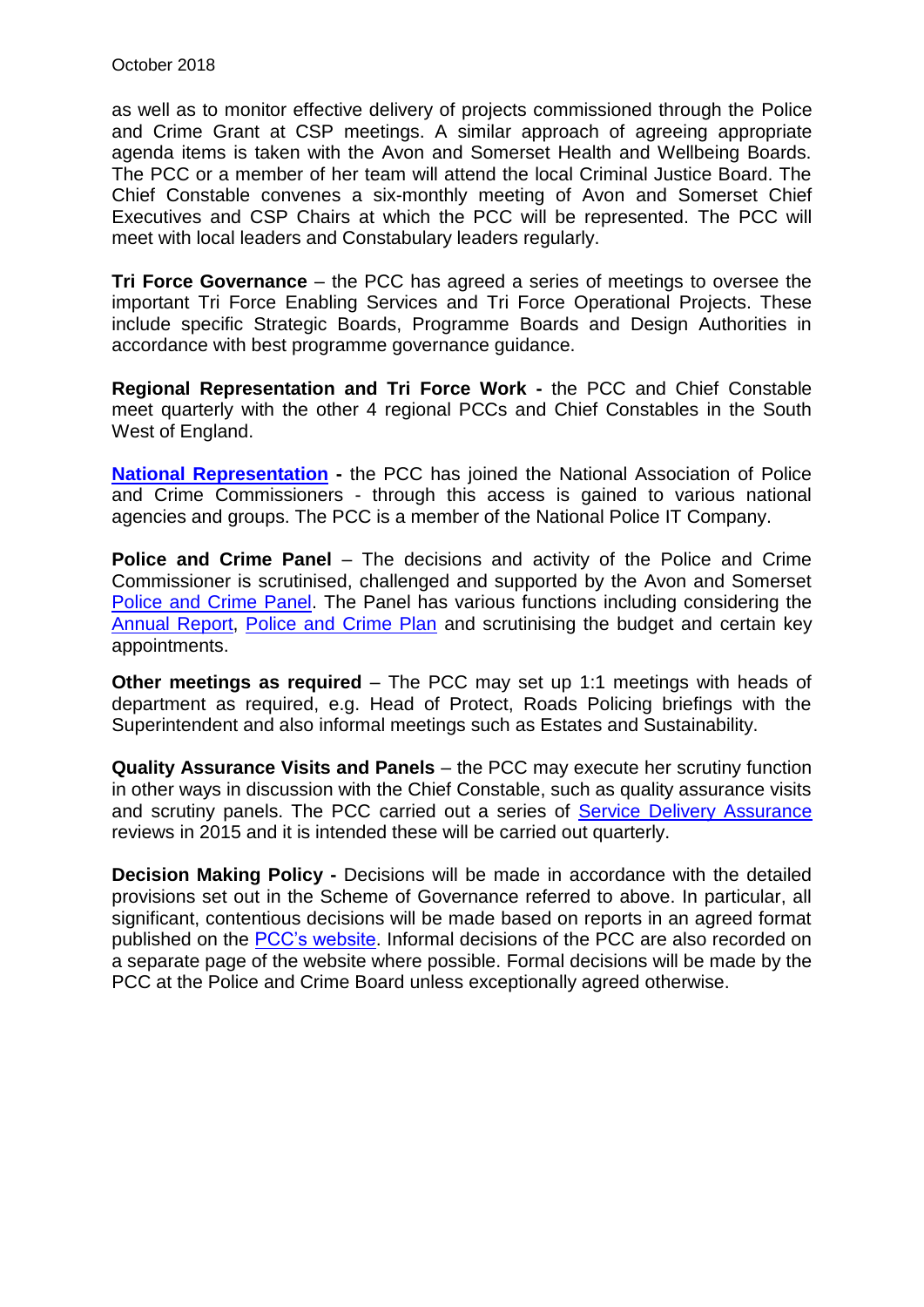#### **APPENDIX 1**

# **AVON & SOMERSET POLICING PROTOCOL**

**Joint Vision and Approach** - The Police and Crime Commissioner ('PCC') and Chief Constable ('CC') share a vision and commitment to make the communities of Avon and Somerset safe, and ensure that they feel safe and for local people to have increased confidence in the police.

They will work together to achieve this, understanding that their roles are distinct yet complementary. As the Policing Protocol puts it, "mutual understanding of, and respect for, each other's statutory functions will serve to enhance policing for local communities".

**Police and Crime Commissioner role** - The PCC is responsible for the totality of policing in Avon and Somerset, sets the police and crime priorities for the area in the Police and Crime Plan and is accountable to the electorate and to the Police and Crime Panel. The PCC will be a prominent, visible, representative voice of the community and will use that position to hold the CC to account for the actions and performance of the force and in particular for delivery of the Police and Crime Plan. It is the PCC's role to take an interest in all areas of Constabulary business, respecting the operational independence of the CC and his responsibility for direction and control of the force.

**Chief Constable role** - The CC is accountable to the law for the exercise of police powers and to the PCC for the delivery of an effective and efficient policing service and for delivery of the Police and Crime Plan. The CC and the officers under his command are operationally independent: the decision on who to investigate or how to deploy police resources on a day to day basis are things that the PCC should never seek to influence. The CC has agreed to support the PCC by providing enabling functions under his direction and control upon which the PCC relies – such as Finance, ICT, Estates, HR, Corporate Comms etc.

**Ways of working** - The PCC and CC are committed to establishing and maintaining an open and constructive relationship, built on straight and honest dealing. Everything that they do will be informed by the joint vision. Although the PCC's primary relationship with the Constabulary is via the CC she will have cause to communicate regularly with all parts of the organisation. The Constabulary will support the PCC in discharging her responsibilities by providing information, arranging access to Local Policing Areas and Departments and contributing to relevant boards and meetings. In particular, the Constabulary will support the Police and Crime Board which will be the main governance body underpinning the implementation of this protocol and will be the Board at which key decisions are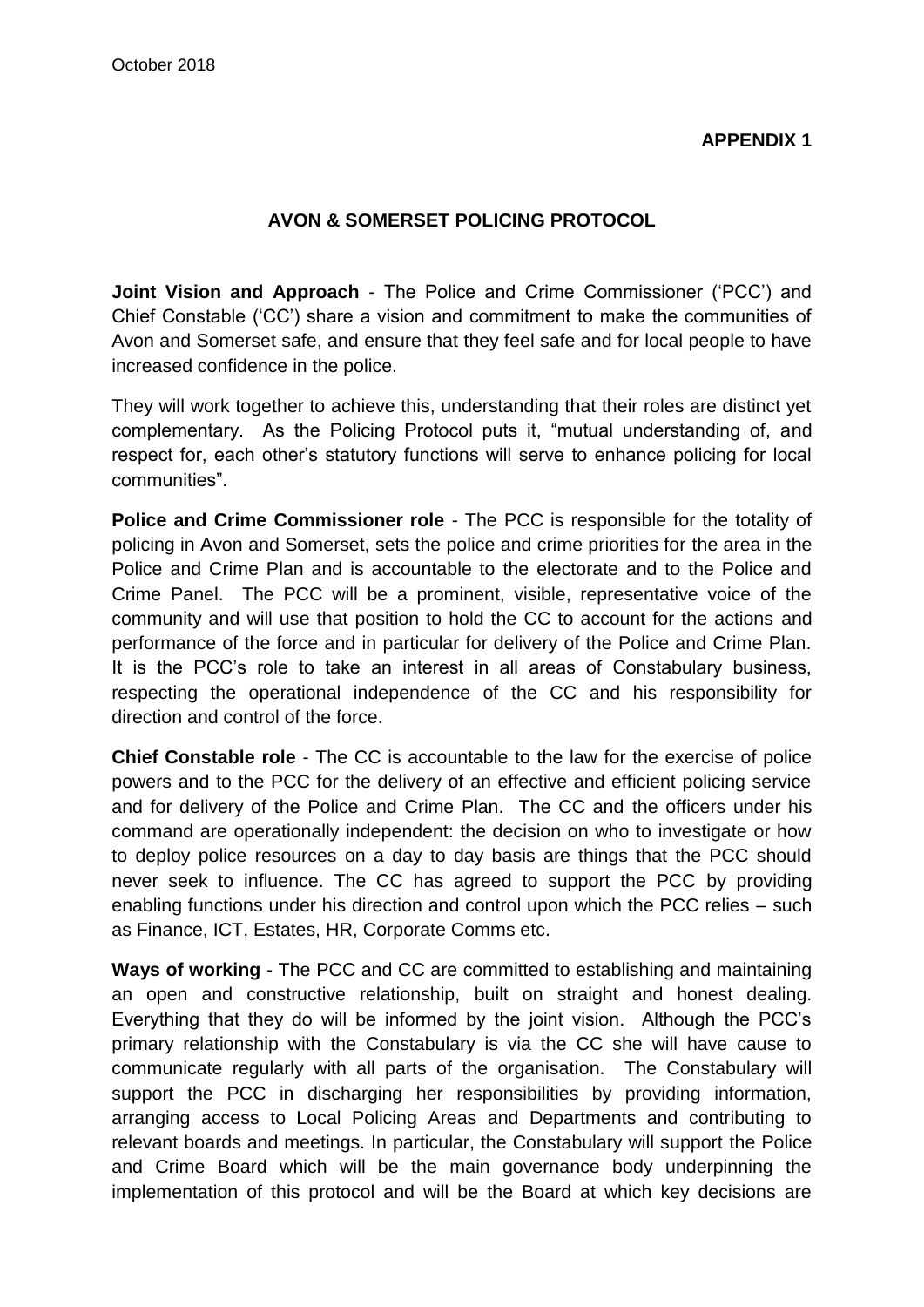made by the PCC. The Constabulary will proactively raise all key decisions, strategic and other significant issues which could have an impact on delivery of the Police and Crime Plan or public confidence at the Police and Crime Board.

**Engagement and Transparency** - The PCC and CC will keep staff, the Police and Crime Panel and the public informed of progress to achieve this vision as well as other significant developments in their strategic relationship. The PCC will proactively engage with local people and other stakeholders to ensure robust public accountability. Both organisations are committed to transparency as a default approach in all cases.

**Governance and Responsibility Model** - The PCC has responsibility for commissioning community safety and victim support services, and will do so in consultation with the CC, co-ordinating all external spending. The PCC has a specific responsibility for the resourcing of Avon and Somerset Constabulary and holds the police fund, sets the policing precept, the Constabulary and OPCC budgets and approves any significant spend. The CC has responsibility to deliver the Police and Crime Plan with the budget allocated to him by the PCC.

The PCC and CC agree the following governance and responsibility model for policing services:

| <b>Direction</b> | PCC       | The responsibility of the PCC, set out in the Police and<br>Crime Plan and otherwise as specified from time to time.<br>The CC will be consulted.                                                                                                                                                                                                                                                                                                             |
|------------------|-----------|---------------------------------------------------------------------------------------------------------------------------------------------------------------------------------------------------------------------------------------------------------------------------------------------------------------------------------------------------------------------------------------------------------------------------------------------------------------|
| <b>Design</b>    |           | PCC & CC   A flexible approach, appropriate and proportionate to the<br>service line being considered. If it is an externally<br>commissioned service, the PCC will expect a high level of<br>involvement in the design. If it concerns an in-house<br>provision of a service the CC will expect to lead on the<br>design, and consult with the PCC at an early stage of and<br>throughout the design process so that scrutiny<br>arrangements can be agreed. |
| <b>Delivery</b>  | <b>CC</b> | The responsibility of the CC. The PCC will provide<br>scrutiny.                                                                                                                                                                                                                                                                                                                                                                                               |

**Public Facing Roles** - The PCC and the CC both have high profile roles in the community and will develop protocols to ensure that these roles, which will occasionally overlap, are complementary. The PCC will need to be given early notice of any incident, decision or action that would be likely to attract significant public or media interest. The PCC and CC will follow the agreed protocol about their respective public facing roles in the event of a critical incident attracting substantial local, regional and/or national media attention.

This Protocol sits alongside the Scheme of Governance which includes more specific descriptions and delegations of responsibility.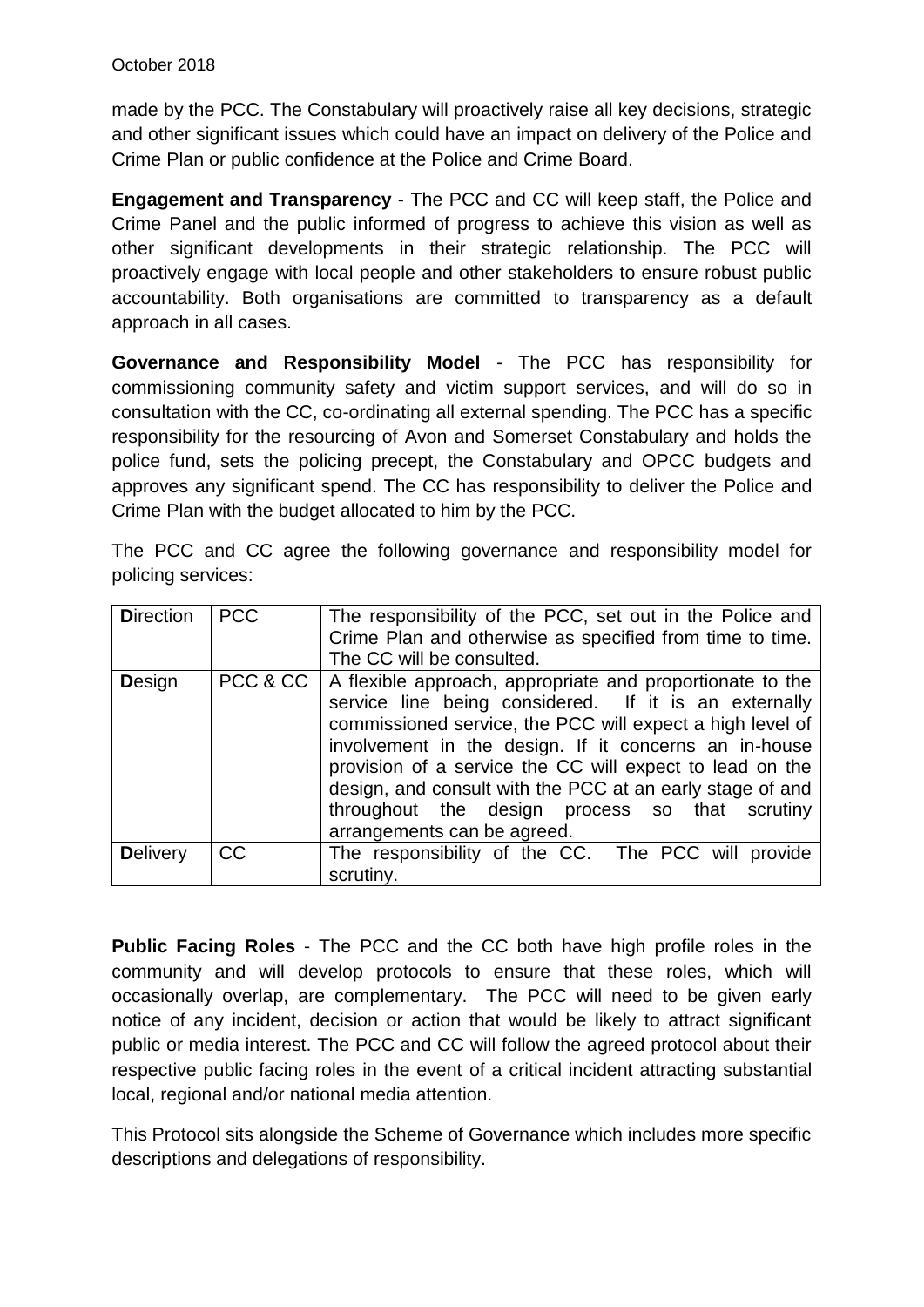# **Avon and Somerset Police and Crime Board Terms of Reference**

#### **Police and Crime Board**

The Police and Crime Commissioner (the 'PCC') for Avon & Somerset will set up a Police and Crime Board (the 'Board') to support the carrying out of her statutory functions including overseeing delivery of the Police and Crime Plan, being the forum for formal decision making by the PCC and otherwise allowing for the PCC to scrutinise the work, performance, key projects and budget of the Constabulary and other partners. The Constabulary will have a responsibility to refer matters to the Police and Crime Board in accordance with the Scheme of Governance.

This Board will not be a public meeting though observers and relevant groups will be invited from time to time with mutual agreement – see the Transparency section regarding publications from the meeting.

The first meeting will take place in September 2016 and will occur monthly thereafter and be scheduled to last 4 hours.

#### **Membership**

The Board will be chaired by the PCC and regular membership will include the Chief Constable ('CC'), Deputy Chief Constable ('DCC'), Constabulary Chief Finance Officer – to be confirmed with the Chief Constable, Office of the Police and Crime Commissioner ('OPCC') Senior Leadership Team and other parties as invited on an agenda basis.

Either party may invite key partners or representatives to attend with agreement. The meetings will be administered and supported by the OPCC.

#### **Agenda**

A full agenda setting meeting will be held quarterly between the PCC, Chief Constable, Chief Executive Officer ('CEO') and DCC six weeks in advance of the first meeting of the next quarter – the first of these agenda setting meetings will be held in August 2016. In addition there will be an agenda setting meeting between the CEO and the DCC no more than one week after each meeting – scrutiny items will be tabled by the OPCC based on the OPCC issues log and risk register and highlighted at weekly OPCC SLT meetings with the DCC – ASC will proactively highlight key risk and performance issues as part of this process in the OPCC SLT meetings or the agenda briefing.

A quarterly update from the Joint Audit Committee ('JAC') will be provided and the Police and Crime Board will also provide an update to the JAC. There will be a standing OPCC SLT agenda item for any items that should be referred to the Police and Crime Board.

The first half of the board meeting will focus on delivery of Police and Crime Plan priorities with regular reports and rotating deep dive items. The second half will focus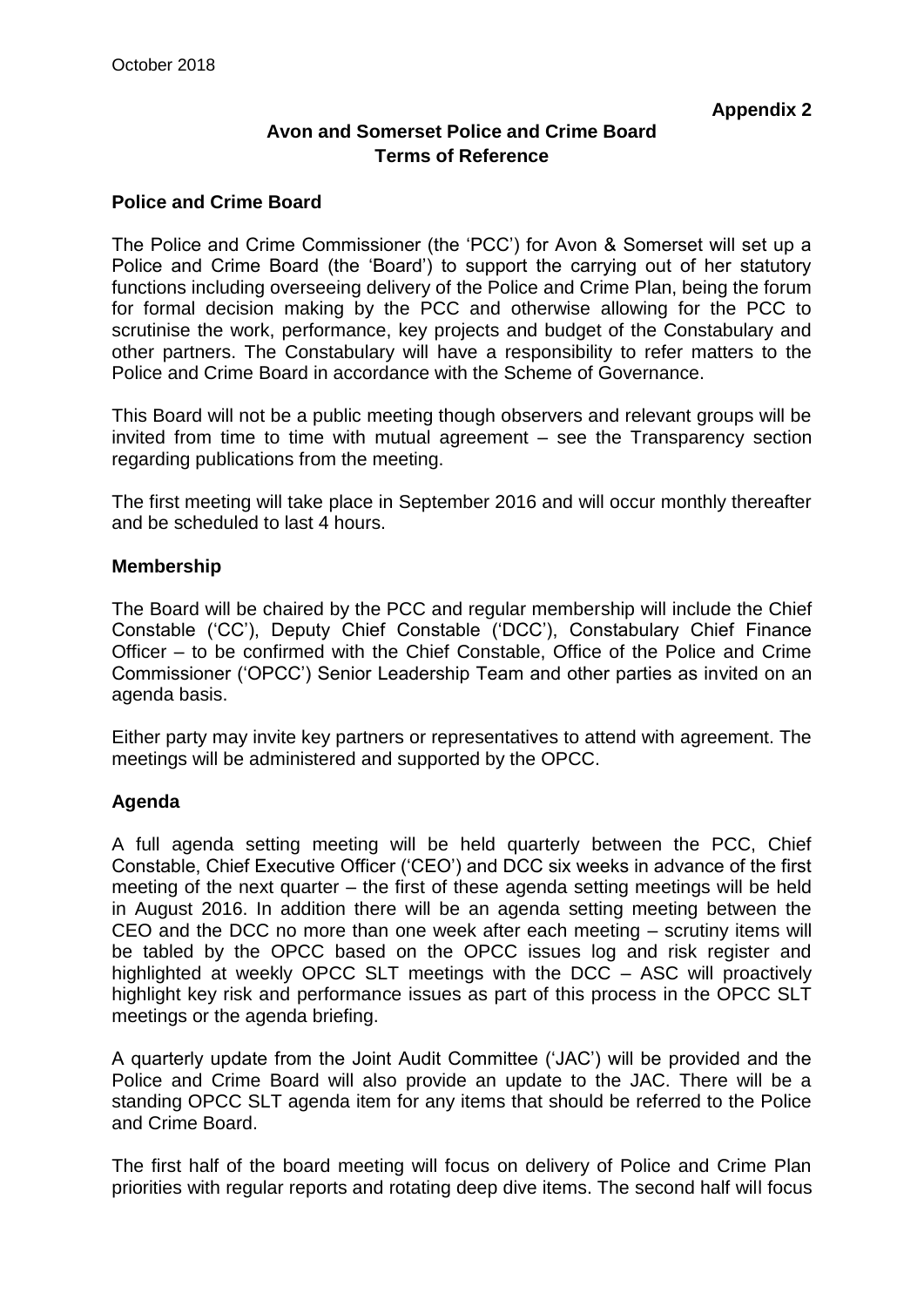on other scrutiny with regular items (to include Finance, Human Resources, Professional Standards, Equalities, Health and Safety, Gold Group updates and Major Projects) and commissioned reports.

Regular papers will not exceed 3 pages and will be provided to the OPCC 7 working days before the meeting – the report template is attached at Annex A. The Avon and Somerset Constabulary ('ASC') Staff Officer Liaison will provide support to secure timely delivery of papers. A draft agenda and annual plan is attached.

#### **Transparency**

Minutes: The Police and Crime Board will not be a public meeting but summary minutes, including key points and actions, will routinely be published along with the agenda. Minutes will be produced within 5 working days of the Police and Crime Board Meeting and circulated for comment/amendment. Minutes will be agreed at the next Police and Crime Board for publication within 5 working days.

Decisions: Decisions should be referred to the OPCC so that they can be logged and scheduled for agreement at the Police and Crime Board. The OPCC will issue a template decision notice for completion and a log number.

Completed decision notices should be submitted to the OPCC no later than 7 working days before the Police and Crime Board along with other reports for inclusion in the Papers for the meeting. Decision notices will state whether any background information is also for publication – if it is for publication it will not be marked restricted. Signed off decision notices will be published within 5 working days of the Police and Crime Board.

Other Reports for Publication: Any other reports submitted to the Police and Crime Board that require publication should be agreed at the Board. The monthly performance table will routinely be published.

Webchat: The PCC and CC will do regular webchats and/or Facebook Live events publicising the key points discussed.

#### **Other changes**

As part of setting up this board the following meetings will not continue: PCC/COG Quarterly Meetings; Major Projects Governance Board; PCC and Chief Officer Portfolio meetings. The OPCC will continue to regularly attend Constabulary Management Board and Constabulary Strategy Board. The PCC will continue to meet the CC weekly and informally with COG each quarter and request other briefings from ASC as required. OPCC leads will also continue to meet their ASC counterparts regularly with a special focus on priority areas. The DCC will continue to attend OPCC SLT. The OPCC will continue to have a standing invite to other Constabulary meetings including Gold Groups but will attend on an occasional/exceptional basis. When attending Constabulary meetings, the PCC and OPCC representatives will not make formal decisions unless otherwise expressly agreed. Formal decisions will be taken at the Police and Crime Board.